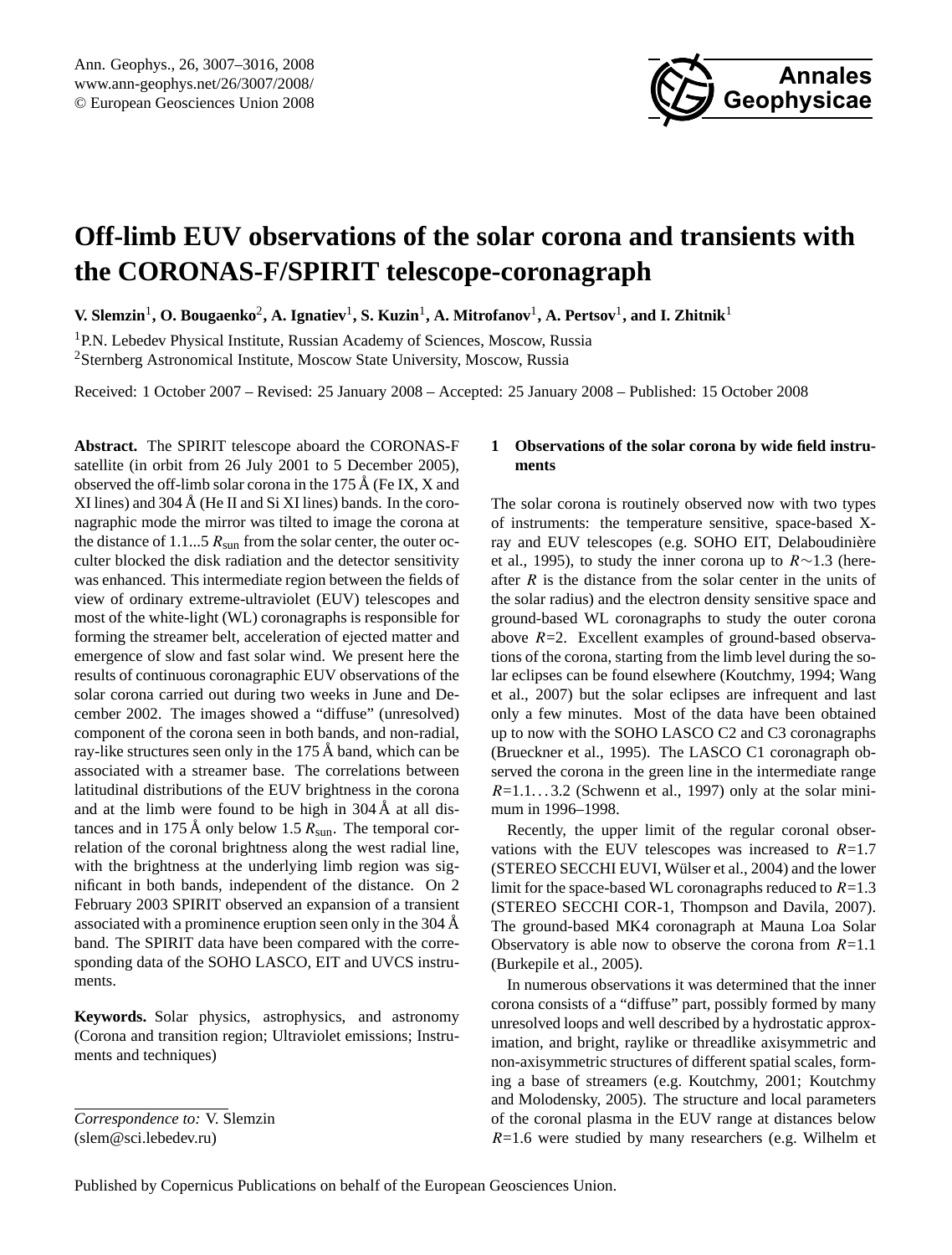al., 1998, 2002; Warren, 1999; Parenti et al., 2000; Li et al., 2000; Cirtain et al., 2006; DeForest, 2007, and others). The parameters of the outer corona above  $R=2$ , mainly the electron density and its 3-dimensional distribution, were retrieved from the observations with the WL coronagraphs (e.g. Lamy et al., 1997; Quemerais and Lamy, 2002; Saez et al., 2005). The intermediate region between  $R=1.6$  and 2 has not been studied in detail, in particular, in the EUV, although it is essential for theoretical modelling of streamers and solar wind generation. Besides the problem of physical matching of the EUV and WL data, it seems to be important to extend the X-ray and the EUV measurements from the disk to at least  $R=2...3$ , with similar spatial and temporal resolution to watch spatial and temporal variations of the plasma structure and the development of Coronal Mass Ejections (CMEs).

The ability of an ordinary EUV telescope to register a coronal brightness at the distances larger than  $R=1.3$  is limited by the dynamic range of the detector based on Charge Coupled Devices (CCD), which is typically about 4.5 orders of magnitude, and the straylight level (∼1% of the mean intensity at the disk). Delaboudiniere (1999) was the first to ` overcome the latter limitation and observed the corona with the EIT telescope in the equatorial plane to the distances R∼2.6. These observations were made while the spacecraft was in the offset position and the solar disk radiation was blocked by a mask in front of the detector.

The solar corona at  $R=1.3...12$  is studied in the Far UV spectral range with the Ultraviolet Coronagraph Spectrometer aboard the SOHO observatory (Kohl et al., 1995; Raymond et al., 1997). This instrument has two UV spectral channels: the OVI channel operating in the range 945– 1123 Å (473–561 Å in the second order), and the Ly  $\alpha$ channel operating in the range  $1160-1350 \text{ Å}$  (580–635 Å). The images are obtained in the discrete spectral lines Ly  $\alpha$ 1216 Å, FeXII 1242 Å, O VI 1032 Å, Si XII 499/521 Å, Mg  $X$  610/625 Å and some others in the slit-like fields of view (FOV) of  $14'' \times 40'$  (Ly  $\alpha$  channel) and of  $28'' \times 40'$  (O VI channel). In the standard synoptic mode a panoramic view of the corona is constructed by a series of discrete exposures at 8 angular and up to 12 radial positions with the total observational time of ∼20 h. UVCS is a very effective diagnostic device for the analysis of local ionization equilibrium or line-of-sight velocity distributions, but cannot study spatial and temporal dynamics of the coronal structures in a wide field of view.

The SPIRIT EUV telescope-coronagraph is a new instrument for wide-field observations of the solar disk and the corona in the 175 and 304 Å EUV spectral bands (Zhitnik et al., 2002). The instrument is able to observe wide segments (more than 90◦ in latitude) of the solar corona from the limb to  $R=5$  with high spatial (5<sup>t</sup>) and temporal (5 min) resolution, which has no analogues in the practice of the solar astronomy. The main task for the CORONAS flight was to prove the concept and the design of such instrument and to define its potential for studying the solar corona and transients. In the period of high solar activity (2002–2003) the SPIRIT EUV telescope operated in the coronagraphic mode during 15 observation sessions lasting from several hours to one week. The current report presents the main parameters of the instrument and some significant results of the SPIRIT observations in comparison with the data of SOHO LASCO, EIT and UVCS.

## **2 SPIRIT EUV telescope-coronagraph**

#### 2.1 Design of the instrument and the observation procedure

One of the two SPIRIT EUV telescopes had two channels operating in 175 and 304 Å. It had been designed according to the Herschel optical configuration which provides a good angular resolution and the largest possible efficiency due to only one reflection. The distance between the offaxis parabolic mirrors and the detectors in SPIRIT was three times larger than in the Ritchey Chretien telescopes with similar resolution (e.g. SOHO/EIT, SECCHI/EUVI), so the straylight in our case was at least one order less. In order to operate as a coronagraph, the telescope was provided with drivers to tilt the mirror up to  $+/-1.5°$  from its nominal position (Zhitnik et al., 2003). The optical design of the SPIRIT telescope-coronagraph is shown in Fig. 1a. A driven lid in front of the input window was used as an outer occulter to block the direct illumination of the mirror by the intense solar disk radiation. The corona was observed through additional lateral optical windows. Both the central and the lateral windows have been covered with similar thin film filters. The detector had an image intensifier with a variable amplification, a lens and a CCD-array for the registration of visible images. The exposure time in the disk mode was 9 s, in the coronagraphic mode 300 s. Due to longer exposures and higher amplification of the detector, a sensitivity of the instrument in the coronagraphic mode was 143 times (in the 175 Å band) and 316 times (in the  $304 \text{ Å}$  band) more than in the disk mode. It should be noted that in both modes the exposures in the  $175$  and  $304 \text{ Å}$  bands were strictly simultaneous.

Due to the telescope design restrictions, the occulters were mounted eccentrically to the telescope optical axis, so the viewing range in the coronagraphic mode depended on the current position of the FOV towards the instrumental axes. The FOV had the geometrical size of  $46' \times 52'$ . In total, the instrument was able to observe the corona from the limb to the radial distance of  $R=5$ . The orientation of the FOV with regard to the solar axes varied in time, due to a slow roll of the satellite (ordinarily the roll velocity was less than 3– 4 ◦ 1/day). The roll angle was not stabilised, but its value was recovered on ground using the attendant pictures of the sky taken by two star cameras in the SPIRIT assembly. The vignetting function of the coronagraph (Fig. 1b) had a steep rise from the limb to  $R=4$ , so it acted as a radial filter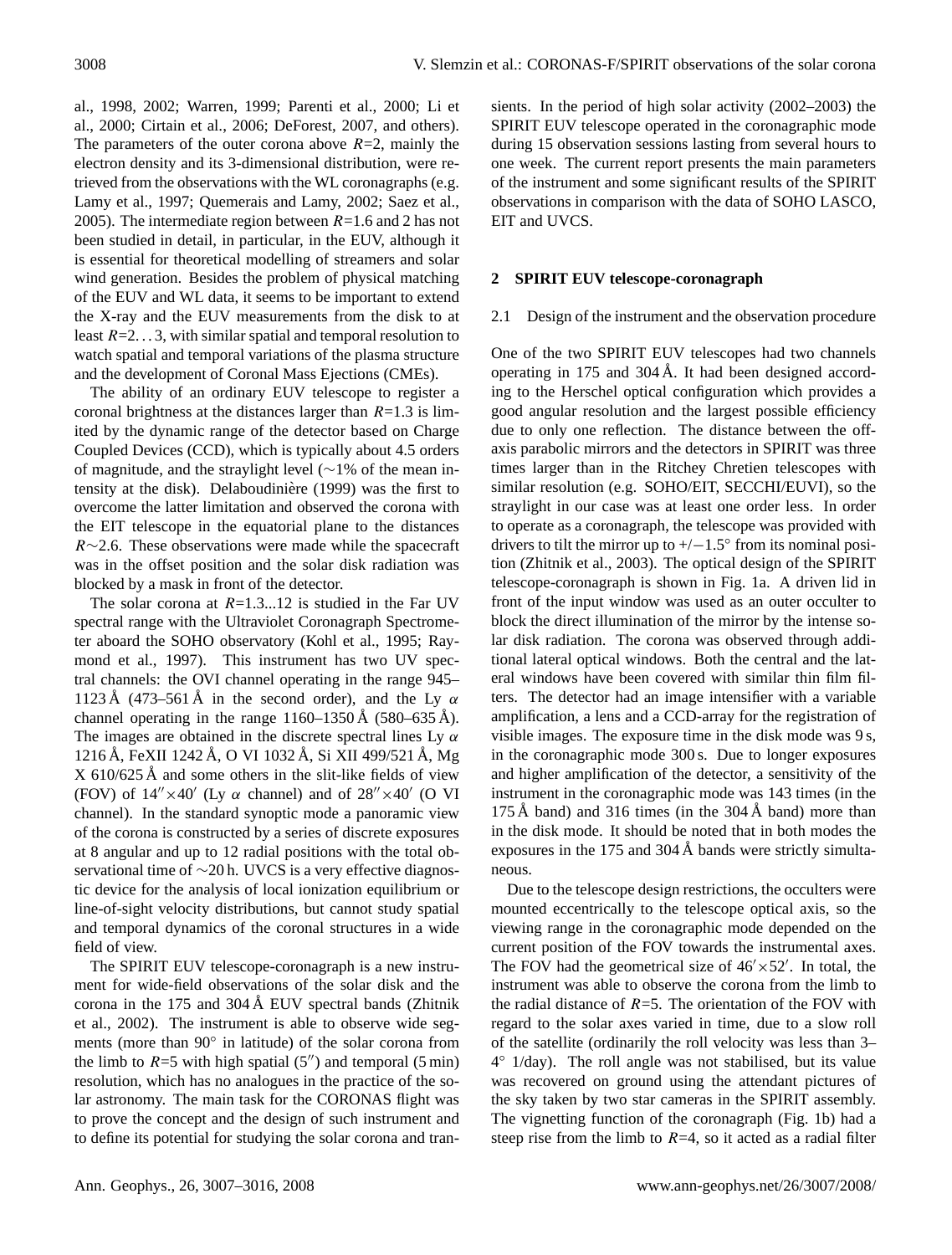

**Fig. 1. (a)** Optical design of the SPIRIT telescope-coronagraph and the ray paths in the disk mode (1) and in the coronagraphic mode (2); **(b)** the geometrical area of the coronagraph versus the off-axis angle (a vignetting function) with the closed occulter.



**Fig. 2.** Plasma temperature response functions for the SPIRIT 175 Å channel (a) and the  $304 \text{ Å}$  channel (b) compared with the functions for the corresponding EIT channels  $171/195$  and  $304 \text{ Å}$ .

analogous to that used in the WL coronagraphs, to equalize the coronal signal at different heights.

The observational cycle consisted of three steps. First, the mirror was tilted in order to place the FOV into the preprogrammed position relative to the solar disk (taking into account the current roll angle). Then the shifted image of the disk was registered in the disk mode with the open occulter, to control the real position of the FOV towards the Sun. Then the occulter was closed, and several images of the corona were taken in the enhanced coronagraphic mode. As a rule, images of the disk were taken every 2–3 h, between those from 4 to 12 coronal images were taken with a cadence of 15–30 min. Ordinarily, the images in the coronagraphic mode were transmitted to the Earth in the binned mode with the pixel size of  $5.4$ ", with the total number of frames and the image format being limited by the available telemetry volume. Blurring of the coronal images produced by the drift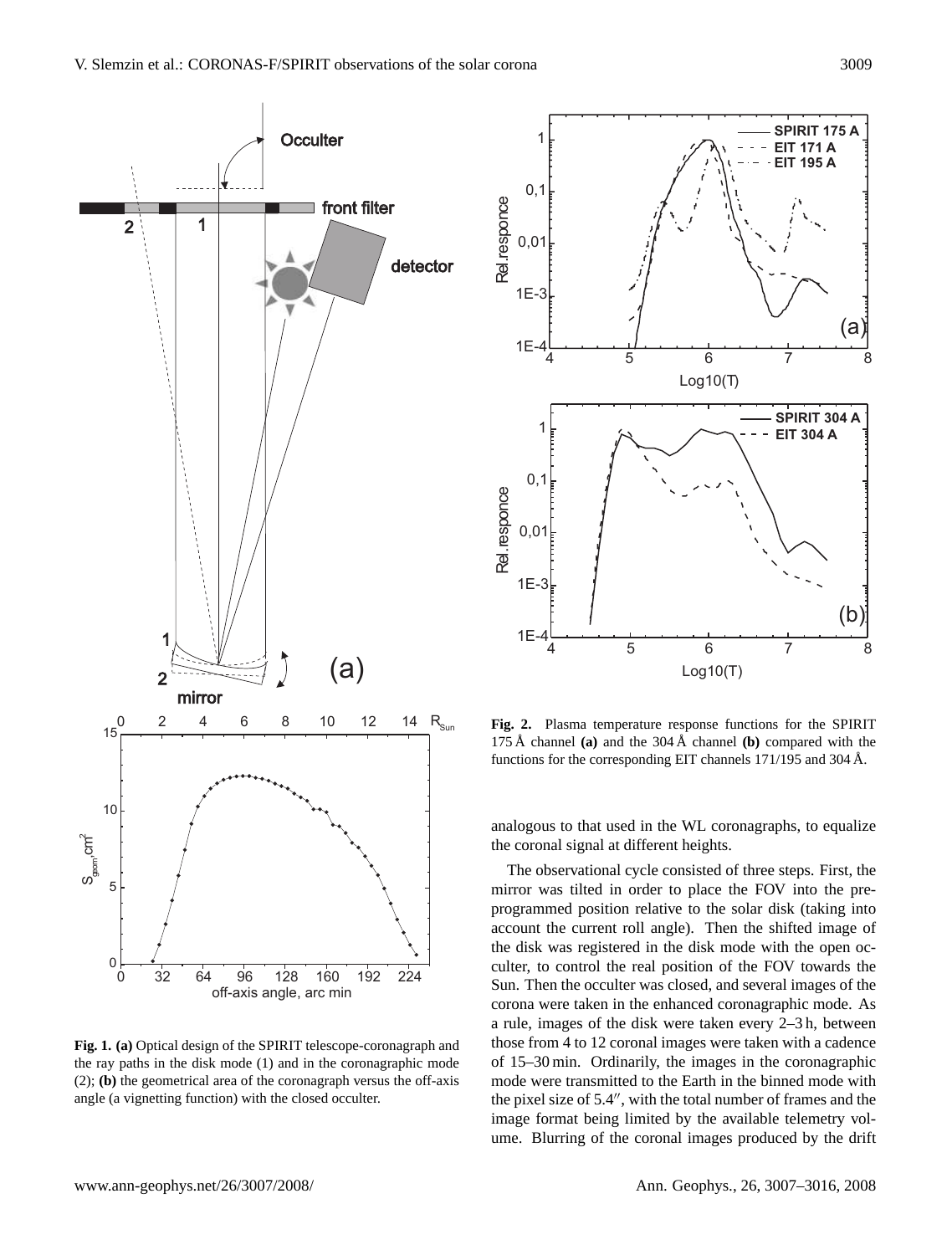

**Fig. 3.** (a) SPIRIT images in 175 and 304 Å obtained during the eclipse of 11 June 2002, 01:06:40 UT; **(b)** radial distributions of the straylight in the SPIRIT 175 and  $304 \text{ Å}$  bands along the scan directions marked by the dashed lines.

of the satellite pointing system and variation of the roll angle during the exposure time did not exceed  $10-15$ ".

2.2 Plasma temperature response functions for the 175 and  $304 \text{ Å}$  bands

Figure 2a and b presents the plasma temperature response functions (PTR) of the SPIRIT 175 and 304  $\AA$  bands in comparison with the similar channels of the SOHO/EIT telescope (Slemzin et al., 2005). The SPIRIT  $175 \text{ Å}$  channel had the PTR similar to that of the  $171 \text{ Å}$  EIT channel. Calculations with the use of the CHIANTI code (Dere et al., 1997) showed that more than 80% of its input was provided by three lines of the Fe IX, X and XI ions (Tmax∼0.6...1.5 MK). The PTR of the SPIRIT 304  $\AA$  channel had two peaks: the major peak corresponded to the He II line ( $T_{\text{max}} \sim 80.10^3$  K) and the minor peak at T ∼1...2 MK, associated with the coronal Si XI 303.3 Å, Fe XV 284.2 Å and Fe IX 171.1 Å lines (the latter registered in the second reflection order of the mirror multilayer coating). Estimations with the help of the CHIANTI code showed that in quiet solar regions, more than 50% of the total signal in the SPIRIT 304  $\AA$  band corresponded to the He II 304 Å line. The response functions of the SPIRIT and EIT  $304 \text{ Å}$  bands are similar except for the larger contribution of the hot ion lines, in our case, caused by a wider spectral function. The contribution of the hot component can be easily distinguished by a comparison of the  $304$  and  $175 \text{ Å}$  images, just as Delaboudinière (1999) did for the EIT images.

2.3 Processing and calibration of the images

The images of the disk and corona were first pre-processed using a standard procedure which included a background subtraction, a correction of nonlinearity of the brightness scale (appeared at the highest amplification), and a flat-field correction. Using the data of the star cameras the images were rotated to compensate for the roll of the satellite, in order to fit the Y-axis of the image with the solar rotation axis. In some cases the images of the corona were summed over the period of several hours for a better signal-to-noise ratio. Then the images of the corona were superimposed on the nearest disk image to build a composite image. To perform a photometric analysis, the coronal images were calibrated by dividing the signal in each pixel to the value of the vignetting function according to its radial position and then the disk and coronal parts were matched at the distance of  $R=1.3$ .

The angular distribution of the straylight was studied during several partial solar eclipses observed with SPIRIT from the CORONAS-F orbit. Figure 3a shows the images taken during the solar eclipse of 11 June 2002; Fig. 3b – the straylight radial functions for the  $175$  and  $304 \text{ Å}$  bands. The straylight functions were sufficiently narrower and steeper than the measured radial brightness distributions of the corona. In the analysis presented here a contribution of the straylight was neglected.

## **3 Results**

3.1 Movies of the solar corona in the  $175 \text{ Å}$  and  $304 \text{ Å}$ bands

The movies Mv01 and Mv02 (online supplementary material at [http://www.ann-geophys.net/26/3007/2008/](http://www.ann-geophys.net/26/3007/2008/angeo-26-3007-2008-supplement.zip) [angeo-26-3007-2008-supplement.zip\)](http://www.ann-geophys.net/26/3007/2008/angeo-26-3007-2008-supplement.zip) were composed using the SPIRIT images taken in the  $175$  and  $304 \text{ Å}$  bands during two sessions of continuous observations in June and December 2002. Mv01 shows the west region within −60 to +40◦ (relative to the east-west line) observed on 16 June  $2002...22$  June  $2002.$  Mv02 shows the east region observed on 3 December 2002...10 December 2002. In order to enhance the coronal structures, the disk and the coronal part of the images were presented in a logarithmic scale and separately scaled in intensity relative to the maximum brightness. Figure 4 shows the three selected frames from the movies demonstrating the common features observed in the corona.

In the 175 Å band (Fe IX-XI lines) the corona contained a "diffuse" (unresolved), quasi-symmetric part and a structure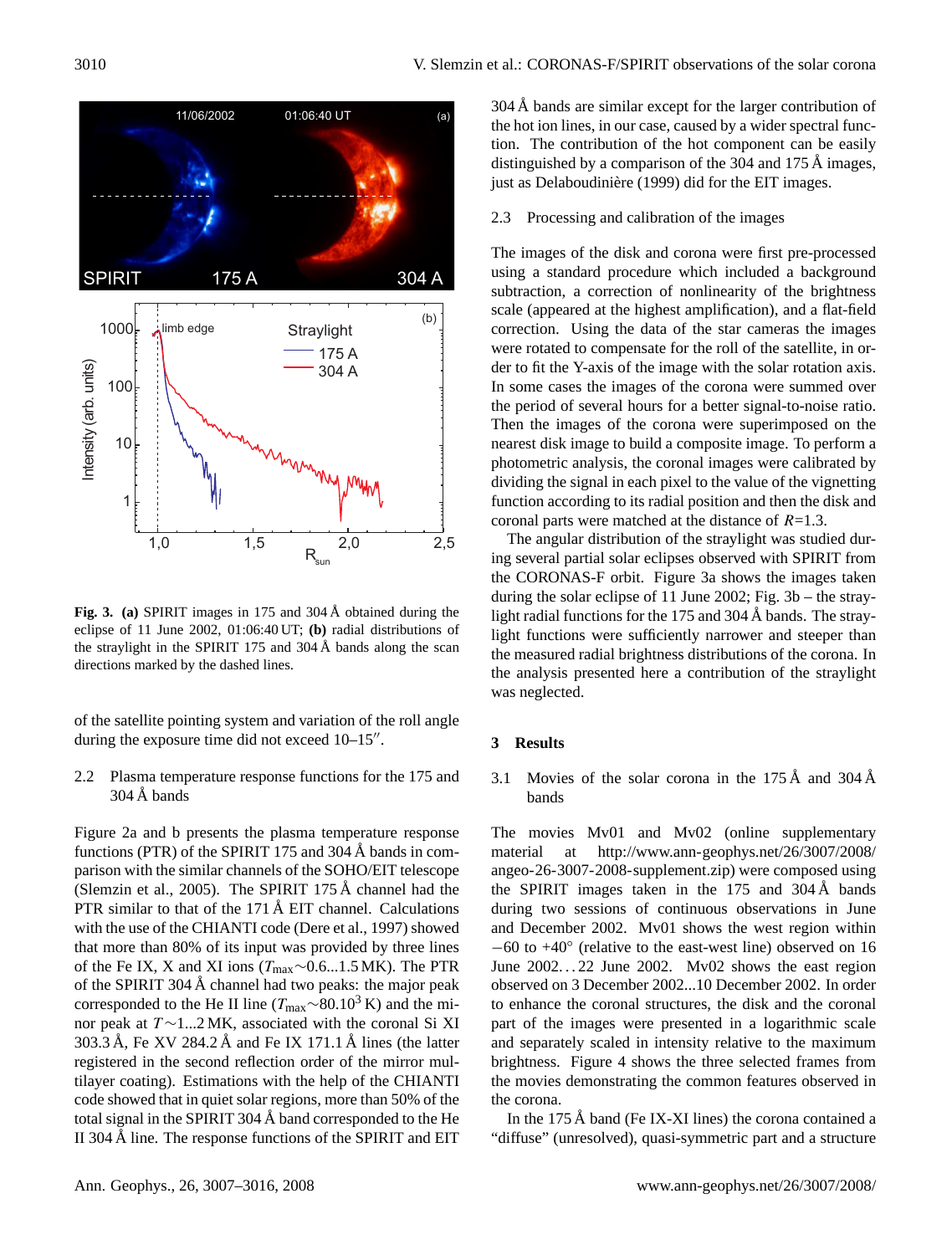of bright rays starting from the solar surface, some of them deviated from the initial direction of tens degrees at the distance  $R=1.3-1.5$  (examples in Fig. 4: the radial rays are marked by the number 1, the non-radial ones by the number 2). Some very bright rays which evidently originated from the active regions appeared near the limb (e.g. a group of rays in the northeast sector marked by the number 4 in Fig. 4, seen on 21 June 2002. . . 22 June 2002), but it is not obvious for all cases. Possibly, these rays correspond to open magnetic structures associated with the solar wind streams. Several big rising loops (e.g. feature 3 in Fig. 4) were seen and have been identified with the CMEs in the LASCO catalogue <http://cdaw.gsfc.nasa.gov> (e.g. CMEs of 16 June 2002 15:50:07; 17 June 2002 21:20:06; 20 June 2002 22:30:32; 6 December 2002 13:31:47).

In  $304 \text{ Å}$  the corona was inhomogeneous and more "diffuse" than in  $175 \text{ Å}$ . Only traces of the coronal rays seen in 175 Å were faintly visible in this band. The brightness in the corona was higher when some bright regions appeared at the disk near the limb (or behind it).

# 3.2 Comparison of SPIRIT images with LASCO and UVCS

Figure 5a–d shows the composite pictures of the SPIRIT images and the LASCO C2 images for the same temporal periods of 16 June 2002 and 22 June 2002. The SPIRIT images of the corona were summed over 9-h intervals of observations. The contrast of the SPIRIT coronal images has been enhanced, as explained in the previous section.

The rays seen in the SPIRIT 175 Å picture (Fig. 5a and c) between the limb and the inner boundary of the LASCO FOV  $(R=2.3)$  marked by the numbers from 1 to 6 evidently have counterparts in the streamer structure seen in the LASCO images. It is worth keeping in mind that the coronal brightness in the LASCO images is proportional to the total electron density  $n_e$  of the plasma, whereas in the 175 Å band it is proportional to  $n_e^2$  of the plasma component with the temperature near 1 MK.

The correlation between the latitudinal distributions of the coronal brightness in the SPIRIT 304  $\AA$  and LASCO images (Fig. 5b and d) is not high or even negative: some of the brightest features in 304 Å at  $R=1.1...1.5$  correspond to the regions of weaker brightness in the LASCO picture at  $R > 2.3$ and vice versa.

Figure 6 demonstrates a comparison of the SPIRIT and UVCS images for 16 June 2002: (a) the SPIRIT image in 175 Å from the limb to  $R=1.6$  superimposed on the UVCS image ( $R=1.6...3.5$ ) in the OVI line (1032 Å); (b) the SPIRIT image in 304 Å superimposed on the UVCS image in the Ly  $\alpha$  line (1216 Å). In the first case only some of the rays seen in 175 Å (e.g. features numbered as 1 and 2 in Fig. 6a) have counterparts in the UVCS images. The difference in contrast to the coronal structures seen in the SPIRIT and UVCS images can be explained by their supposed mechanisms of



**Fig. 4.** Specific coronal features observed by the SPIRIT EUV coronagraph in the 175 and 304 Å bands:  $1 -$  radial rays,  $2 -$  non-radial rays, 3 – a rising loop, 4 – a fan of rays linked with the active region at the disk.

excitation. Whereas the Fe ion lines of the  $175 \text{ Å}$  band are excited by collisions, in the O VI line the collisional and radative components are of one order of value (Raymond et al., 1997). Besides, the collisional components in the Fe IX-X-XI and O VI images correspond to different excitation temperatures:  $T_e \sim 1$  MK and 0.3 MK, correspondingly.

The corona in the pair of the SPIRIT 304 Å and the UVCS Ly  $\alpha$  1216 Å images (Fig. 6b) do not show the structural elements seen in the SPIRIT 175  $\AA$  image. The angular distributions of brightness in both cases are roughly similar: the brightness in the sectors numbered by 1 is higher than those in sector 2 in both bands. It corresponds to the suggestion that the coronal radiation in both cases is generated by the same mechanism of resonant scattering. The Ly  $\alpha$  line is less sensitive to the line-of-sight velocity than the He II line (Kohl et al., 1995).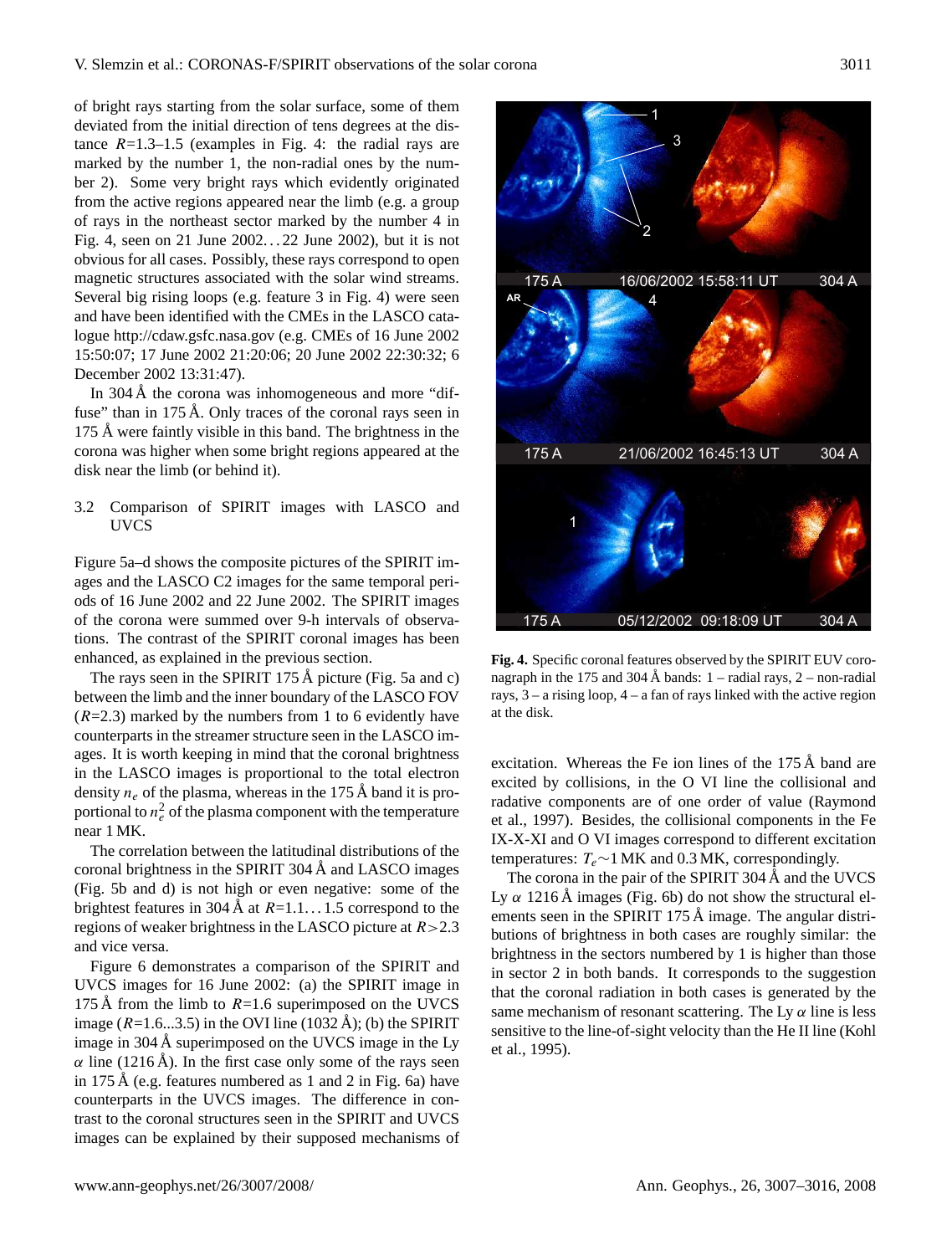

**Fig. 5.** Composite SPIRIT – LASCO C2 images: **(a)** and **(c)** the SPIRIT 175 image at  $R=0...2.3$  with the LASCO C2 image (at  $R > 2.3$ ), **(b)** and **(d)** the SPIRIT 304 Å image with the LASCO C2 image. Panels (a) and (b) show the SPIRIT images for 16 June 2002 summed over the period of 03:09...12:32 UT, and the LASCO image taken on the same day at 09:20:59 UT. Panels (c) and (d) show the SPIRIT images for 22 June 2002 summed over the period of 03:32...13:06 UT, and the LASCO image taken on the same day at 08:30:58 UT. The scales are in units of the solar radius (the origin marked by a cross corresponds to the solar center). The pair numbers 1...6 designate the features which probably belong to the same structural elements seen in EUV and WL.

# 3.3 Spatial structure and temporal variability of EUV brightness in the corona at the distances of  $R=1...2$

Figure 7a shows the latitudinal distributions of the coronal brightness at different radial distances in both SPIRIT bands for 16 June 2002 (the west direction). In order to enhance the signal-to-noise ratio, the initial SPIRIT images of the corona were summed over the period of 03:09. . . 12:32 UT, and the resulting latitudinal distributions were averaged over 1◦ bins. The limb distributions were taken from the disk images at 09:19:51 UT. Figure 8a demonstrates the maximal values of the cross-correlation functions between the latitudinal brightness distributions and the reference limb distribution in each band obtained with all possible latitudinal lags. Whereas at all distances the distributions in  $304 \text{ Å}$  correlate well with the corresponding limb distribution, in the  $175 \text{ Å}$  the correlation at  $R > 1.5$  drops below 0.5, reflecting the non-radial structure of the corona at these distances.

The results may be interpreted in terms of the excitation mechanisms of the Fe and He ion lines. Due to the collisional excitation, at distances of  $R=1...1.5$ , the coronal brightness



**Fig. 6.** Composite SPIRIT (at R=1...1.6) and the UVCS images (at  $R=1.6...3.5$ : (a) SPIRIT 175 Å and UVCS OVI 1032 Å. 1 and 2 – the rays in the SPIRIT having the counterparts in the UVCS image; **(b)** SPIRIT 304 Å and UVCS Ly  $\alpha$ . In both images the brightness in sector 3 is relatively higher than in sector 4.

in the  $175 \text{ Å}$  band is the largest in the relatively dense closed loops localized above the active regions. These structures cannot be resolved with our spatial resolution (1◦ bin corresponds to  $1.2 \times 10^4$  km at the limb), but their averaged brightness is proportional to the brightness of the active regions at the limb. At larger distances the major brightness is concentrated in non-radial rays, so the correlation vanishes.

In the  $304 \text{ Å}$  band the main mechanisms of excitation of Helium are: collisional excitation in the closed loops near the limb (probably enhanced by the non-thermal electrons or ionic diffusion) with the minor contribution of the radiative excitation by the photoionization-recombination (P-R) process (Zirin, 1975; Macpherson et al, 1999; Andretta et al., 2003; Judge et al., 2004). Above the limb this band also contains a contribution of the collisionally excited Si XI and Fe XV lines. In total, these components result in a positive correlation between the coronal brightness in the  $304 \text{ Å}$  band with the brightness at the limb. At the distances  $R > 1.5$  the electron density is low, and the radiative excitation, namely, the resonance scattering becomes dominant (Delaboudinière, 1999), which also provides a positive correlation with the brightness at the limb.

Figures 7b and 8b show temporal variations of the coronal brightness along the west equatorial line during the week 16 June 2002–22 June 2002, normalized to unity at each distance and their correlations with the limb distribution. The scan line does not cross any bright coronal rays and corresponds to the "diffuse" corona above the quiet solar region.

In contrary with latitudinal distributions, the temporal variations are well correlated with those at the limb in both bands, independent of the distance. This result confirms that the corona at the distances  $R=1...2$  is closely linked with the brightness distribution in the underlying disk regions, varying with the solar rotation.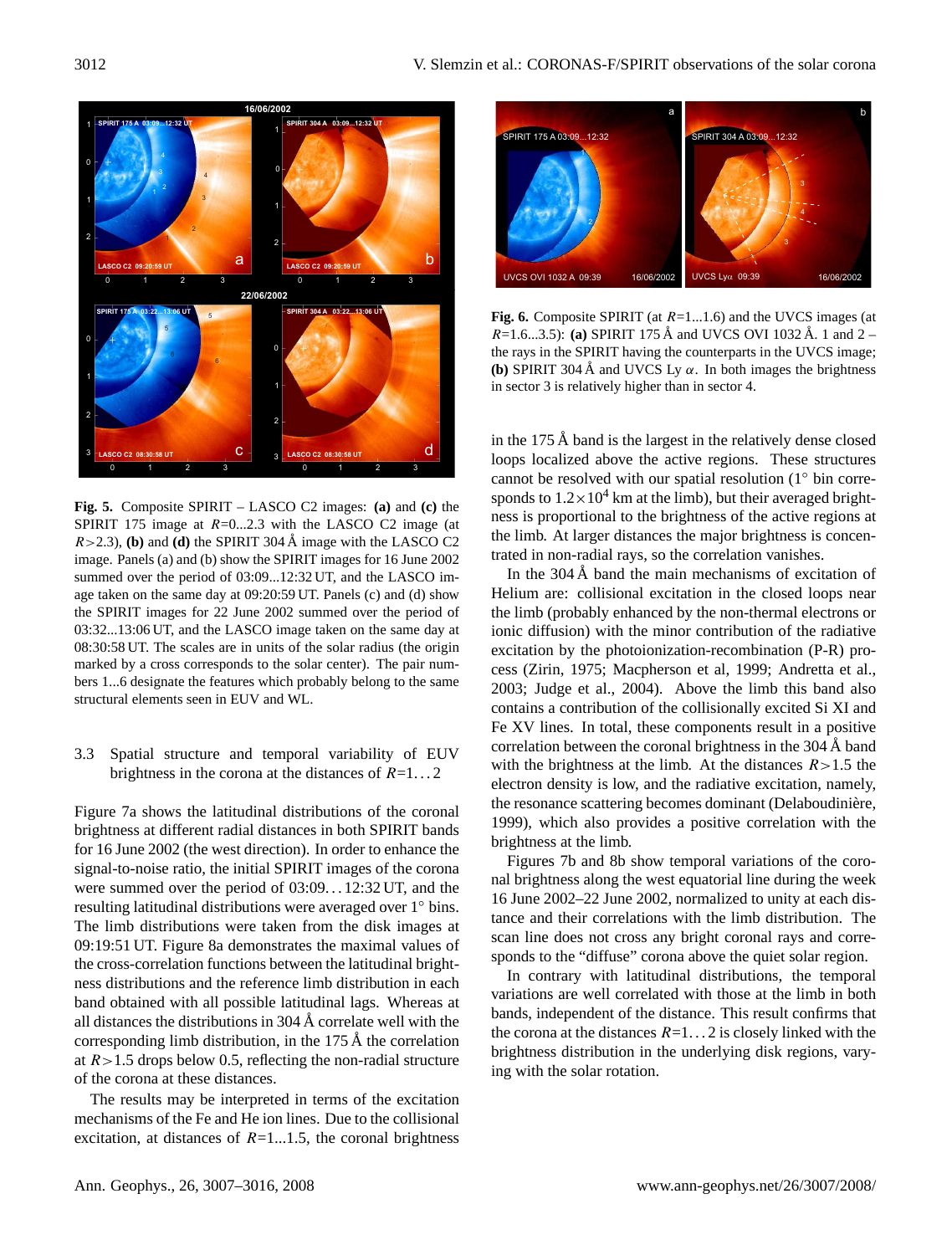

**Fig. 7. (a)** Latitudinal distributions of the corona brightness above the west limb for 16 June 2002; **(b)** temporal variations of the corona brightness at different distances along the west equatorial line for the period 16 June 2002...22 June 2002. The blue lines correspond to 175 Å, the red lines – to 304 Å. The intensities are normalized to the maximum values for each distance.

## 3.4 Radial distributions at the equatorial plane

We analyzed the radial distributions of the EUV coronal brightness in the equatorial plane using the SPIRIT data of 16 June 2002 described in the previous section. Figure 9 shows the normalized radial distributions in the SPIRIT 175 and 304 Å bands (relative to the brightness at the limb) compared with the EIT data taken from the paper of Delaboudinière (1999). These data were obtained on 4 April 1996 when the SOHO spacecraft was in the off-set position, and presented as normalized radial brightness distributions in the Fe ion lines (an averaged distribution of practically coincident data in the 171, 195 and 284 Å bands) and in the 304 Å band along the east-west line in the eastern direction. It should be noted that the SPIRIT data correspond to the maximum of the solar activity, whereas the EIT data were taken at the minimum of the activity.

There are three important conclusions which result from Fig. 9.

1. The normalized radial distribution in  $304 \text{ Å}$  from the SPIRIT data coincides with the corresponding one in 175 Å in the region  $R=1...1.8$ . The EIT distributions in  $304 \text{ Å}$  and in the coronal Fe lines also coincide in the region  $R=1...1.2$ . It suggests that in these regions the emission in the  $304 \text{\AA}$  band (which consists of the major He II line and accompanying Si XI and Fe XV lines) has the same dependence on the coronal electron density as the corresponding emissions in the Fe bands

which are excited by electron-ion collisions. The region of predominantly collisional excitation of the He II line is larger at the solar maximum (the SPIRIT case) in comparison with that at the solar minimum (the EIT case) because of higher electron density in the middle corona at the solar maximum.

- 2. At the distances larger than  $R=1.8$  (in the SPIRIT case) and  $R=1.2$  (in the EIT case) the radial distributions in the SPIRIT and EIT 304  $\AA$  bands are shallower than the corresponding Fe line distributions. At the distances of  $R>2$  the SPIRIT and EIT 304 Å distributions practically coincide. According to the assumption of Delaboudinière (1999), it means that in these regions the resonant scattering of the disk radiation dominates in the He II line emission of the corona.
- 3. A comparison between the SPIRIT and EIT radial distributions shows the variation of the coronal EUV emission in the equatorial plane with the solar activity: in the range  $R=1.1...2.5$  the normalized distribution at the solar maximum sufficiently exceeds that at the solar minimum and approaches it at larger distances.

A detailed quantitative analysis of radial distributions of the coronal EUV emission from the SPIRIT data will be done in further works.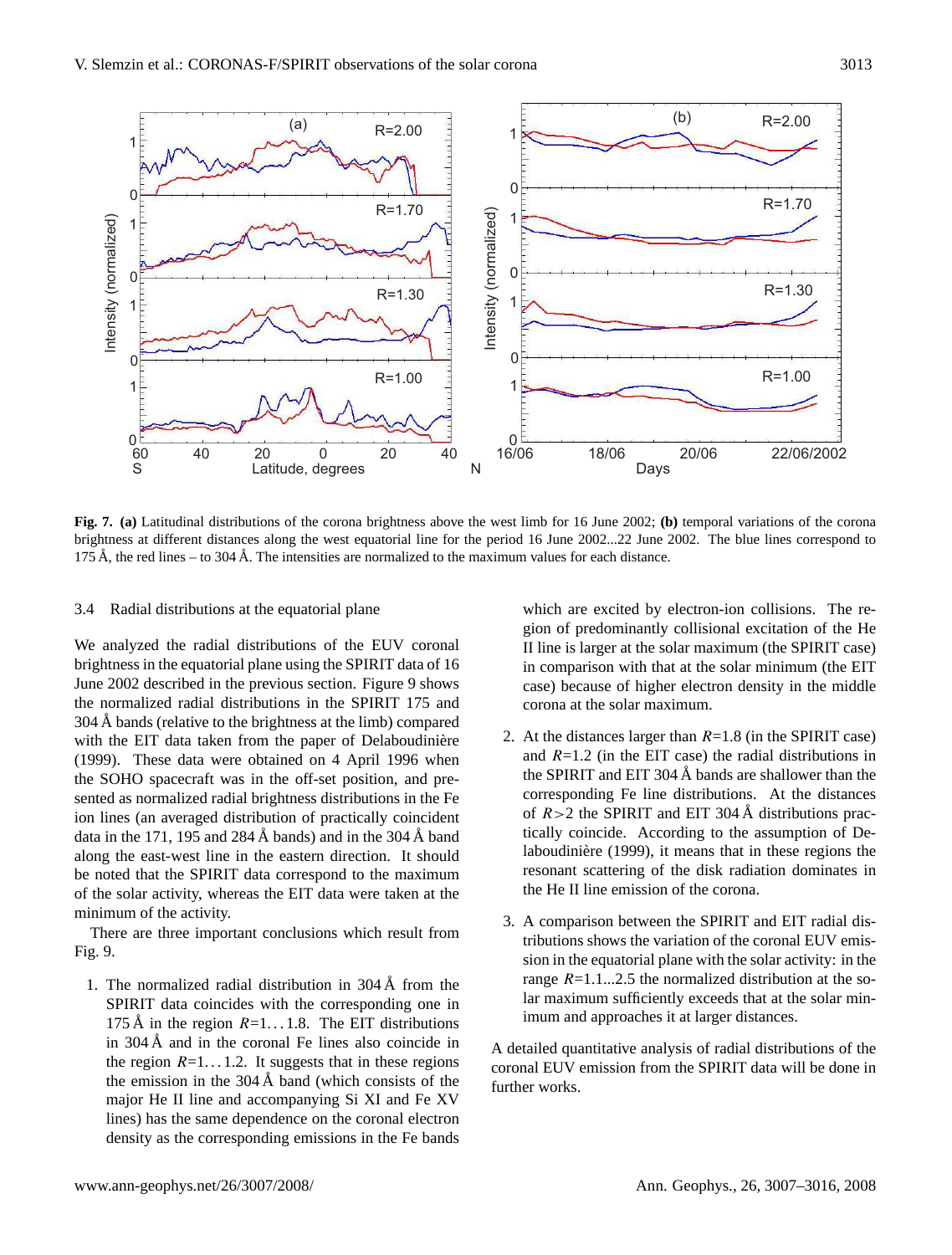

**Fig. 8. (a)** Cross-correlation between the latitudinal brightness distributions for different distances in the west corona and the limb distributions in the SPIRIT 175 and 304 Å bands for 16 June 2002; **(b)** cross-correlation of the temporal brightness variations at different heights along the west equatorial line with that at the underlying limb region during a week of 16 June 2002–22 June 2002.

## 3.5 Observations of transients in the middle corona

During the SPIRIT coronagraphic observations we detected several transients associated with eruption processes and coronal mass ejections (CMEs). Simultaneous observations in two spectral channels associated with different plasma temperatures give unique information to test and improve the theoretical models of the eruption processes. As an example, Fig. 10 demonstrates the selected pictures of the CME after a failed prominence eruption observed on 2 February 2003 between 13:00 and 18:00 UT. To enhance the contrast of transients, the coronal parts are shown as the base difference images obtained by the subtraction from each image of the



**Fig. 9.** Normalized radial distributions of the EUV coronal brightness with the distance at the equatorial plane: solid blue and red lines – the SPIRIT data for the west equatorial line taken on 16 June 2002 in the 175 and 304  $\AA$  bands correspondingly, red diamonds and blue stars – the EIT data for the east equatorial line taken on 4 April 1996 in the  $304 \text{ Å}$  band and the averaged data obtained in the EIT 171, 195 and 284 Å bands.



**Fig. 10.** Selected SPIRIT images of the failed prominence eruption and CME observed on 2 February 2003 at 05:41:22, 13:50:20 and 16:56:07 UT in the 175 Å (left) and 304 Å (right) bands:  $1 -$  the prominence before eruption; 2 – a brightening after the failed eruption; 3, 4 – different stages of the CME development. The coronal parts are shown as the base difference images with the reference image taken at 10:24:14 UT.

reference image taken at 10:24:14 UT. Earlier, from 1 February 16:00 UT to 2 February 10:00 UT, a slowly rising prominence appeared in  $304 \text{ Å}$  as a bright feature (marked by the number 1 in Fig. 10a). Between 06:00 and 10:00 the prominence returned back and produced a brightening at the lower boundary of the FOV (the feature 2 in Fig. 10b and c). After 13:29 UT a bright spot appeared at the distance R∼1.5 (the feature 3) which could indicate the beginning of the eruption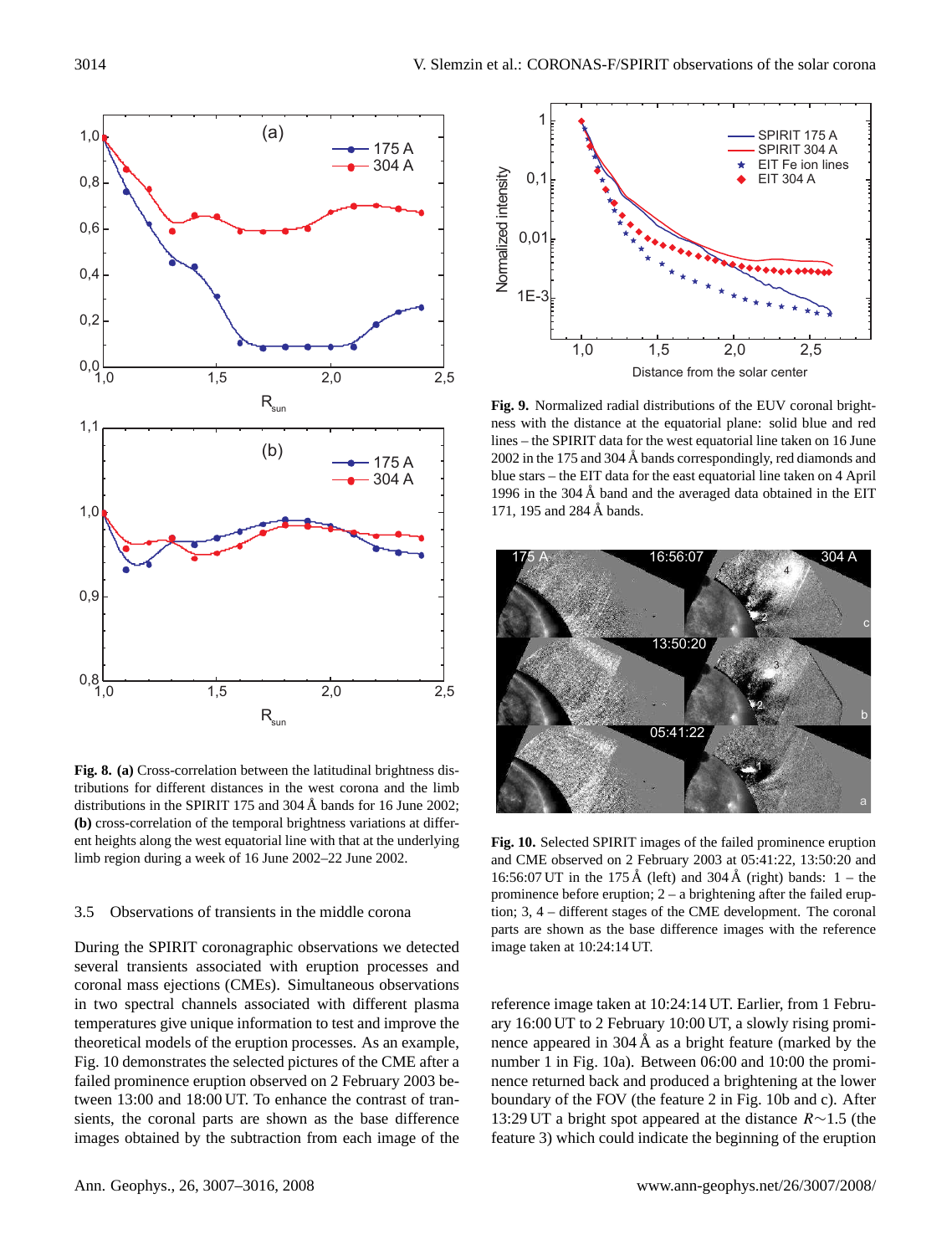process. At 16:56:07 this feature was transformed into a big, expanding loop (the feature 4 in Fig. 10c). After 18:30 the loop left the field of view at R∼2.3. The whole eruption process was seen only in the  $304 \text{\AA}$  band and may be definitely related to the He II line, because in  $175 \text{ Å}$  we can only see the traces of the rising loop. So we can conclude that the temperature of the erupting matter was sufficiently less than 1 MK. The LASCO CME catalogue described this event as a weak CME moving with the projected radial speed  $V = 165$  Km/s (in the linear fit). It should be noted that in  $304 \text{ Å}$ , due to the Doppler dimming effect, we can detect only rather cold prominences and CMEs moving with the radial speed  $V \le 200$  km/s (Labrosse et al., 2006). Instead, in 175 Å a detection of transients is limited only by the temperature conditions: the plasma temperature must be of the order of 1 MK.

## **4 Conclusions**

The SPIRIT EUV telescope-coronagraph is proved to be an efficient instrument to study the solar corona and coronal transients from the solar limb to several solar radii. These data fill the gap between the images of the corona obtained by the ordinary EUV telescopes and WL coronagraphs. The instrument is efficient to detect CMEs, eruptive prominences and other slow moving transients. Depending to its temperature, they can be observed in Fe ion or He ion line bands.

*Acknowledgements.* The authors are very grateful to S. Koutchmy for his very important remarks and advises in preparing this work, and to J.-P. Delaboudinière for the useful discussions.

The work was partly supported by the grant of the Russian Foundation for Basic Research, project 05-02-17415, and the Program no. 16 of the Presidium of Russian Academy of Sciences.

The EIT, LASCO and UVCS data used here are produced by the SOHO Consortium.

SOHO is a project of international cooperation between ESA and NASA.

CHIANTI is a collaborative project involving the NRL (USA), RAL (UK), MSSL (UK), the Universities of Florence (Italy) and Cambridge (UK), and George Mason University (USA).

The authors and Topical Editor R. Forsyth thank L. Golub and another anonymous referee for their help in evaluating this paper.

#### **References**

- Andretta, V., Del Zanna, G., and Jordan, S. D.: The EUV helium spectrum in the quiet Sun: a by-product of coronal emission, Astron. Astrophys., 400, 737–752, 2003.
- Brueckner, G. E., Howard, R. A., Koomen, M. J., et al.: The Large Angle Spectroscopic Coronagraph (LASCO), Solar Phys., 162, 357–402, 1995.
- Burkepile, J., Darnell, T., and Tomczyk, S.: Mauna Loa Solar Observatory and the SSSC Great Observatory, AGU Fall Meeting 2005, abstract #SH51C-1220, 2005.
- Cirtain, J., Martens, P. C. H., Acton, L. W., and Weber, M.: The EUV unresolved corona, Solar Phys., 235, 295–316, 2006.
- DeForest, C. E.: On the size of structures in the solar corona, Astrophys. J., 661, 532–542, 2007.
- Delaboudinière, J.-P., Artzner, G. E., Brunaud, J., et al.: EIT: Extreme-Ultraviolet Imaging telescope for the SOHO mission, Solar Phys., 162, 291–312, 1995.
- Delaboudinière, J. P.: Resonance scattering of 30.4 nm chromospheric radiation by coronal singly ionized helium observed with EIT, Solar Phys., 188, 259–275, 1999.
- Dere, K. P., Landi, E., Mason, H. E., Monsignori Fossi, B. C., and Young, P. R.: CHIANTI – an atomic database for emission lines, Astron. Astrophys. Suppl. Ser., 125, 149–173, 1997.
- Judge, P. G. and Pietarila, A.: On the formation of extremeultraviolet helium lines in the Sun: analysis of SOHO data, Astrophys. J., 606, 1258–1275, 2004.
- Kohl, J. L., Esser, R., Gardner L. D., et al.: The Ultraviolet Coronagraph Spectrometer for the Solar and Heliospheric Observatory, Solar Phys., 162, 313–356, 1995.
- Koutchmy, S.: Coronal physics from eclipse observations, Adv. Space Res., 14, 29–39, 1994.
- Koutchmy, S.: Coronal streamers, Encyclopedia of Astronomy and Astrophysics, edited by: Murdin, P., article 2271, Bristol, Institute of Physics Publishing, 2001.
- Koutchmy, S. L. and Molodensky M. M.: Magnetic configurations of streamer structures in the solar atmosphere, Astronomy Lett., 31(6), 398–405, 2005.
- Labrosse, N., Gouttebroze, P., and Vial, J.-C.: The Helium spectrum in erupting solar prominences, Highlights of Astronomy, edited by: van der Hucht, K. A., 14, 119–123, 2006.
- Lamy, P., Quemerais, E., Liebaria, A., et al.: Electronic densities in coronal holes from LASCO C2 images, Proc. 5th SOHO Workshop "The Corona and Solar Wind near Minimum activity", Oslo, Norway, 17–20 June 1997, ESA SP-404, 491, 1997.
- Li Jing, Kuhn, J., LaBonte, B., et al.: Global solar corona revealed by the time series observations, Astrophys. J., 538, 415–423, 2000.
- Macpherson, K. P. and Jordan, C.: The anomalous intensities of helium lines in the quiet solar transition region, Mon. Not. R. Astron. Soc., 308, 510–526, 1999.
- Parenti, S., Bromage, B. J. I., Poletto, G., et al.: Characteristics of solar coronal streamers. Element abundance, temperature and density from coordinated CDS and UVCS SOHO observations, Astron. Astrophys., 363, 800–814, 2000.
- Quemerais, E. and Lamy, P.: Two-dimensional electron density in the solar corona from inversion of white light images – application to SOHO/LASCO-C2 observations, Astron. Astrophys., 393, 295–304, 2002.
- Raymond, J. C., Kohl, J. L., Noci, G., et al.: Composition of coronal streamers from the SOHO Ultraviolet Coronagraph Spectrometer, Solar Phys., 175, 645–665, 1997.
- Saez, F., Zhukov, A. N., Lamy, P., and Llebaria, A.: On the 3 dimensional structure of the streamer belt of the solar corona, Astron. Astrophys., 442, 351–358, 2005.
- Slemzin, V. A., Kuzin, S. V., Zhitnik, I. A., et al.: Observations of Solar EUV Radiation with the CORONAS-F/SPIRIT and SOHO/EIT Instruments, Solar Syst. Res., 39, 489–500, 2005.
- Schwenn, R., Inhester, B., Plunkett, S. P., et al.: First view of the extended green-line emission corona at solar activity minimum